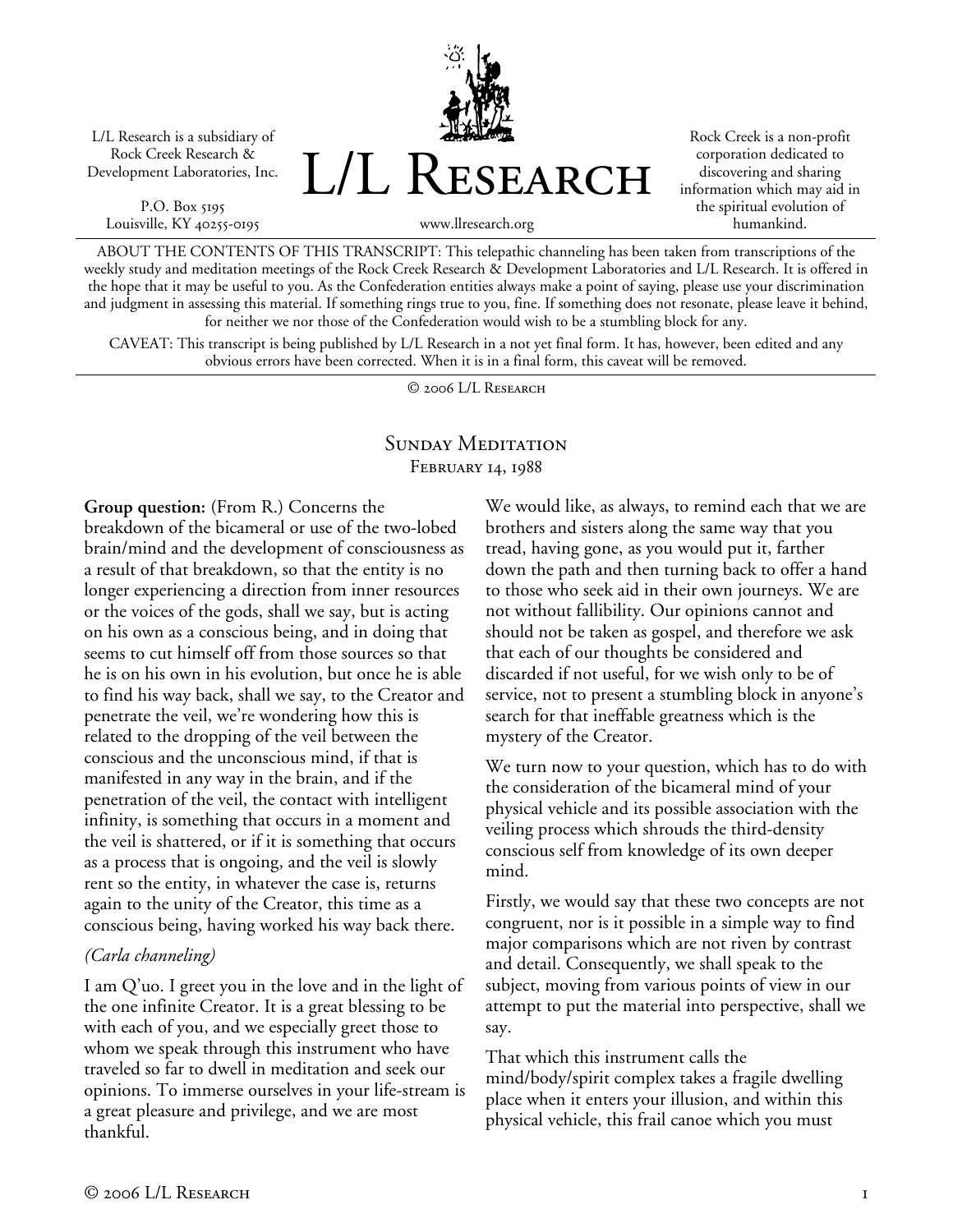paddle along your time's river, your mind complex activity is considered as seated within the physical brain. This is indeed the portion of the chemical body within which the activities of consciousness manifest themselves within the physical vehicle. It is, however, shall we say, a leased rather than a purchased dwelling place. This is the cause of there being relatively little direct comparison betwixt the bicameral mind and the veiling process. Therefore, let us look first at the veiling process.

That which we and others of the Confederation of Planets in the Service of the Infinite Creator have called the veiling process is a precondition of thirddensity consciousness. This is due not to any petty attempt of the Creator to frame a challenge which must be overcome. It is rather an integral part of the learning process during which it is hoped by the discarnate entity preparing for incarnation that the self within the incarnation will feel deeply certain catalyst, will consider those feelings and that catalyst, and through the course of the incarnational experience come little by little in subtle and dramatic ways to alter the system of biases which is the essence of the innate consciousness which each entity is. These biases then form a kind of field of a weak electrical nature in physical manifestation, yet of a strong and binding manifestation in the more subtle or metaphysical bodies.

Thus, the goal of the seeker is not specifically to remove the veil, but rather through a series of experiences to form a carefully protected shuttle, shall we say, through that veil which may be used by faith and will in order that the deeper self may speak in language clearer than dreams usually are. For, indeed, the veil is without any effort on the seeker's part made somewhat transparent through the dreaming process. It is a diaphanous rather than a completely opaque veil. This veil then is to be seen as an ally, as the seeker either with joy or without it moves through the lessons, and as this instrument would say, the recesses and the vacations of an incarnational experience.

There are occasions in which this veil is shattered briefly either through the use of your so-called mindaltering substances or by means of regimens as the extended fasting or the shamanic dancing which move the consciousness to a state in which that shutoff lies open and inner light pours forth into a

sometimes startled and sometimes grateful waking consciousness.

We encourage meditation for the specific purpose of strengthening the link and opening the shuttle between the conscious mind and the deeper mind in order that what the one known as R has called …

We must pause. We are those of Q'uo.

### *(Pause)*

## *(Carla channeling)*

We are those of Q'uo, and greet you again in love and light. This instrument was moving dangerously close to trance, and we felt it necessary that we waken the instrument and position the body contact betwixt this instrument and the one known as Jim in a more satisfactory manner. We shall continue exercising the instrument for a few seconds while the trance state recedes somewhat.

It is most helpful to meditate upon a daily basis in order that the voices, as the one known as R has called them, which speak from an enlarged point of view may be a portion of the consideration of the conscious mind. However, that which lies [behind] the threshold of the conscious mind is so vast and so varied that not all of that which is deep within consciousness is helpful to the seeker. Thus, if one, especially through artificial means, manages to create a constant hole within the veil, the situation for that entity is random and potentially harmful to that particular incarnational experience in the sense that there are portions within the deep mind which deal with those archetypes which, when brought through to the conscious mind without analysis, create strongly negative thought patterns and emotions. For you see, you contain literally the universe, and all that may be essential to consciousness is within the deep mind in careful regularized structure.

The meditation, upon the other hand, moves into the deep mind as does the lover to the beloved, the intention being to woo and win the beloved with these positive feelings and thought which accompany the desire to meditate. An atmosphere of love for the Creator and for that deeper portion of the self in which the essence of the Creator does lie is strengthened, and that which then is touched within the deeper mind is that which strikes the most plangent tone, offers the most needed medicament to the seeker.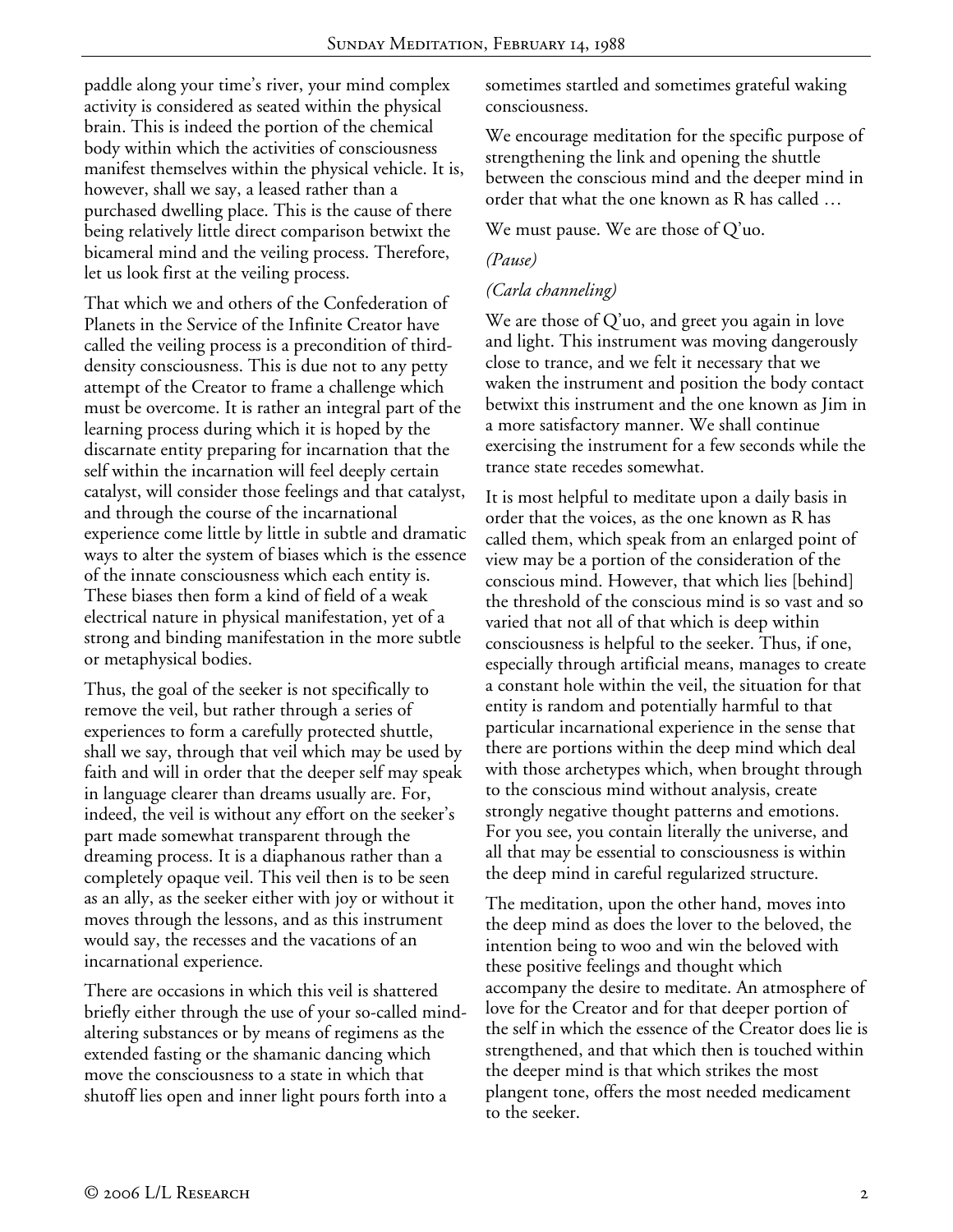Thus, we say it is well to work towards the growing transparency of this veiling, this forgetting, and, indeed, if it is desired, it is well to attempt to move more quickly. However, those who move more quickly move at risk, and may, rather than becoming possessed of new insight, simply become possessed by the more strident and seemingly negative portions of the creation which dwells within. As our desire is to aid each seeker in accelerating the rate of spiritual growth, we constantly urge daily meditation as being that tool which is most carefully designed to aid with a minimum of accompanying hindrance.

To sum up our feelings about this veil which you experience in third density, may we say from our standpoint that it is most advantageous, for when the forgetting has occurred, the emotional, mental and physical experiences of an entity are sharpened to a degree beyond your imagination.

Compared to creations and densities above your own, your third density is seen as a marvelous and exciting place and time in which experiences are vividly beautiful and exponentially more powerful than in later experiences which focus far more upon refining that which has already been decided. Without the veiling process, the decision making which is the testing portion of the lessons of love would be attenuated and the power of the decisions lost. Yours is a valley of decision. You live many lives, but only as many as it takes to formulate in a final way your particular system of biases in such a way that a harvestable amount of light may be accepted by the seeker. Thus, you dwell in the darkness of unknowing, and in honest unknowing, depending upon your biases, your thoughts, your dreams, and whatever shuttle you have been able to make through to the deep mind. You the seeker spend third-density time deciding how to love. What a great decision, my friends. What a pivotal one, and for it the veil is necessary.

We move now to some thoughts on the bicameral mind. We would not take issue with any entity, and are aware that our views are different than those discussed previous to this meeting, and therefore we especially wish to iterate our caveat that we are not infallible. These are our thoughts and we gladly share them with you as we hope to serve you. But we could be wrong, and we wish you to be aware of this.

We are not the experts upon the mind/body/spirit complex's connections with the physical body that perhaps you may expect. We can use an entity's mind if that entity has tuned itself to us. We cannot if the entity's receiver, shall we say, is turned off. However, within the channeling process the right brain or the brain which feels and creates by intuition is used for the grounding and the groundwork, the earthing of the contact. It is in the so-called right brain that we are able first to make the contact with an entity. Now, in mechanical or physiological terms, we are actually touching into that which is called the frontal lobes, both left brain and right brain. However, in the sense which this question was asked, the voice which we are, and many other comforting voices which may be helpful to you, are grounded in the right brain.

This instrument uses, as do all instruments, both the intuitive and the analytical portions of the brain in doing this service because the entity is channeling on a free will basis in a lighter trance which the instrument could break at any time it so chose. It is rare that utter right brain activity, as it may be called, offers a manifestation for the benefit of others rather in the artistic or creative temperament. The right brain and left brain, as these are called, are used in tandem. The more successful the artist, seeker or mystic is in creating an intelligible manifestation, the more smoothly the two faculties have learned to work together, the ideal being that neither intuition nor rational thought be the more highly regarded but rather that that portion of the mind complex which dwells without the need for any physical vehicle be able to guide both analytical and ratiocinative abilities and processes.

The advent of the yellow-ray activity which is fundamental to third density has more and more within the history of your peoples reduced right brain activity in favor of intellectual analysis. The reasons for this are simply time and civilization. Within a small community whose way of life is bound to natural rhythms, the intuition forms the greater part of the mental activity of entities dwelling therein. In time the population of these entities grows, and because of the number of entities, that which is called civilization begins to occur. Again, although fraught with strife, war and every seeming degradation, the advent of civilization is an integral and important portion of the catalyst presented for humankind at this time upon your planet.

*(Side one of tape ends.)*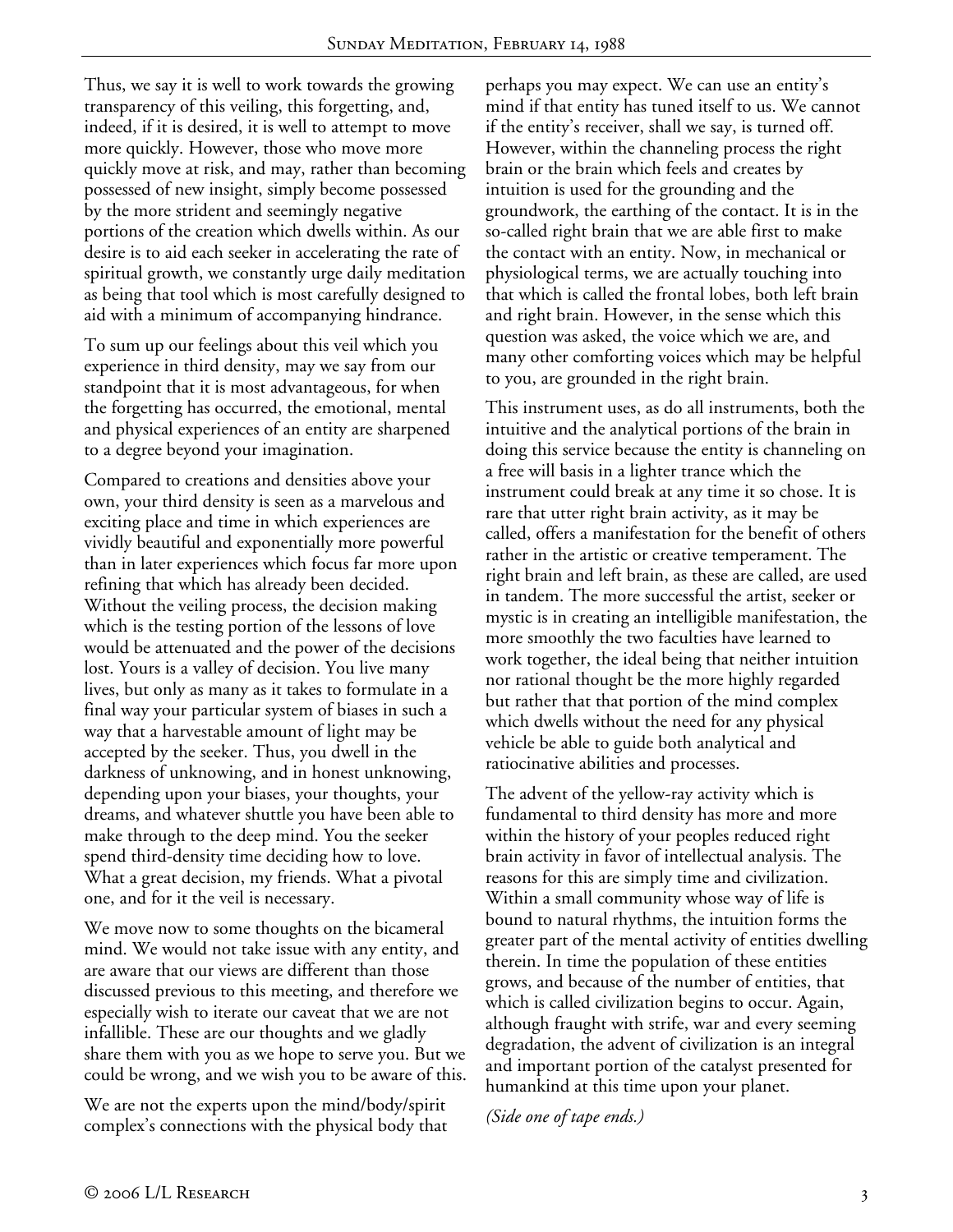# *(Carla channeling)*

The advent of civilization, then, is to be seen as the arena against which the analytical mind, the beginnings of wisdom, is begun its course of teaching. For as intuition shall become compassion, so shall intellectual thought become wisdom once the decision has been made to serve, by both intuition and intelligence, the Creator and others or the Creator within the self.

The denser the number of entities within an area, the less possible it is for intuitively directed activity to remain harmonious, as intuition requires information in order to be accurate, and, sources of information being so many, become muddied and therefore unavailable. Thus, although it shall not be for another creation, another density, another experience that wisdom is truly the order of the day to be worked upon, yet still within third density that which is called the intellect or the rational mind is offered as that which may be master or slave, just as intuition may be master or slave of that which is essentially the entity, that which lies beyond, within and all around all powers of mind, both intuitive and intellectual.

As we speak to you, your peoples have become most fascinated with the intellect and the fruit of intellectual thought and we are often called to those who are starving for the fruits of intuition which have been obliterated by overuse of the intellect, for the intellect can be slave or master and it is well that the intellect be a disciplined servant of the self and not a master. Yet, it is well also that the intuitional self be a disciplined servant and not the master. The master is indeed that which is your own self, and you are mystery as great as the Creator.

If entities wish to encourage the use of their own intuition, to encourage its findings, its acceptance, and its use also, then it is recommended naturally that the entity seek a more solitary portion of your planetary surface where the conditions of the more primitive peoples who do indeed hear many spirits speak are available. It is not necessary to attempt to revert to the level of savagery within which the epitome of intellectual achievement is a certain shrewdness, for as each is at this moment, so is the proper beingness.

Each of you has an highly developed intellect. We would like to point out that each within this group and most who seek have also a more and more

highly activated intuition. Beyond recommending that the intuition and the intellect be brought into balance, we would not recommend the use of one faculty of the mind without the other. In other words, what we are saying is that the voices which the questioner spoke of are not drawn solely from the right brain, but are drawn rather from a deep self which has only a suitcase unpacked in the motel of the human brain. Its home is eternity, and you are a dweller in eternity.

What we hope to turn both minds to is the face of the Creator. We care not how this face is addressed; we care not which function a seeker may deem appropriate through which to seek to know more of the truth of that which is unknown about creation. We care only for that which is called desire and hope to evoke in each that strong faculty of will and faith which lies beyond any discussion of right and left brain. For wherever each seeker is, it is from that stance that we hope that the seeker with a happy heart and a singleness of purpose turns itself to that which is at hand, gazing upon it to find that which can barely be discerned.

You see, because your experience is so vivid, entities who seek often feel that it is in a dramatic burst of light that so-called illumination shall occur. However, we believe that that which you are seeking is not within phenomena, not within feeling, and not within thought, but is rather that which one of your holy works has called the still, small voice, the silence that speaks within. To ponder out the parts and parcels of that which you see, measure, test and study is an hopeless task. Illumination will come, sometimes, indeed, with great light and radiance, sometimes with a turn of the heart that changes its bias forever in one way or another, sometimes in a very gradual process, unseen by the self, which creates the same change in bias.

Each entity's path is unique, just as each entity is unique. If you think in terms of crystals, each one of you is, indeed, a priceless gem in an uncut form, and as you seek, the facets begin to appear and the jewel begins to show an outward and manifested beauty rather than keeping the beauty hidden beneath roughness and dullness.

Within this illusion, we encourage you above all things to seek the face of the Creator without analysis and without intuition, but with hope and faith of passion. Trust that this process is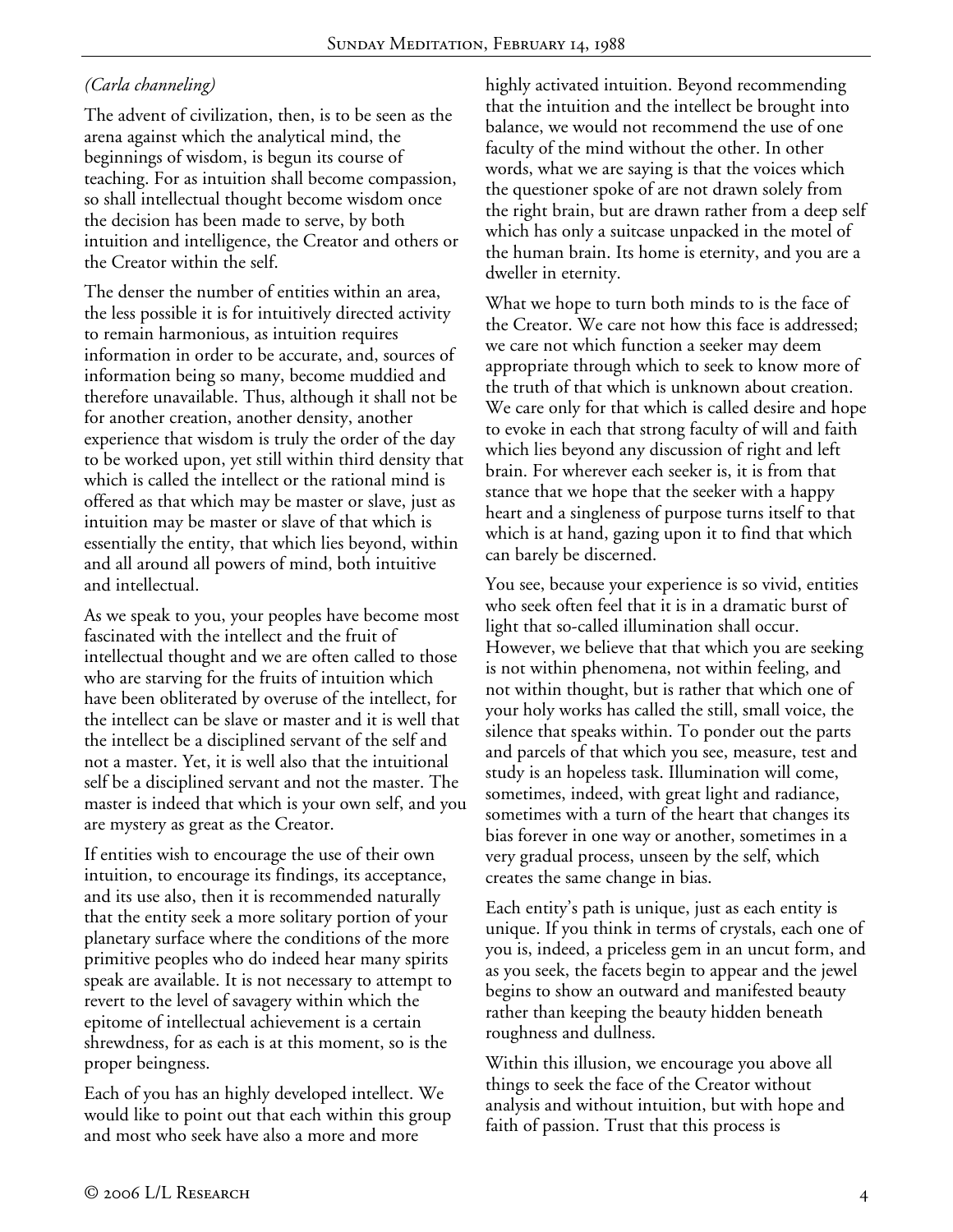harmonious and efficacious, and that by your meditations you are able in the focusing of your desire and the calling of that to you which is the mystery, that you may more and more offer all unknowing and without conscious thought the light upon the hill that shines that all may see the Creator within.

As an afterthought we would add that it is more difficult by far for that entity ruled with intellect alone to enter into a conscious seeking in smoothness and grace than it is for one who is highly intuitive, yet all paths are valid and each path shall in time lead to the face of mystery. We have gazed into that face as have you in timelessness and in time, in darkness and in light, in nothingness and in space, and we say to you that the mystery recedes before you as the waves do move out at low tide, always coming in again to immerse the seeker in power, love, beauty and joy, but always then moving again out to sea so that the path leads ever onward, the mystery beckons always. And as the path unfolds, it becomes clearer and clearer that that mystery which we so seek to know is the only concern which we may carry with us through eternity. We know not the Creator. We know only the intimations and reflections, the currents and the winds of a beautiful mystery which we have learned to call Love Itself.

In all your deliberations, my friends, we urge you to return always to that which this instrument calls the watchtower, to call to the self, that most nearby Creator, that its love and light may fill and transform the self and the self's service. May you love one another, may you know, as we feel that we know, that we are most beloved by the Creator who is love. May you find joy in your seeking.

We would have the question and answer period at this time, and would thank this instrument for allowing us to work with it. At this time we would transfer to the instrument known as Jim. We are those of Q'uo.

### *(Jim channeling)*

I am Q'uo, and greet each again in love and light through this instrument. At this time it is our privilege to ask if there are any further queries to which we may speak and offer our opinions. Is there a query at this time?

**Carla:** I thought it was impossible to go into trance when I was holding hands. What happened to me?

I am Q'uo. We found when we were utilizing your instrument that your fatigue was enhancing the depth of your meditation to the point where the tactile pressure was being [released] and needed [reinforcing]. It would be difficult for the trance state to be achieved with the auric infringement of the holding of the hand, however, the fatigue and subsequent lack of conscious impingement to remain within the physical vehicle was presenting risk enough that we felt it worth the effort to rectify.

Is there another query, my sister?

**Carla:** No. Thank you for your help.

I am Q'uo, and we thank you, my sister. Is there another query?

**R:** *(Nearly inaudible.)* Are the two processes used for establishing this similar in nature to the work which would be efficacious for establishing a healing?

I am Q'uo, and this is correct, my brother, for the point of the consideration or purpose of this meeting is to focus the intention and the desire in such a way that [a] channel or focus is created through which energy in one form or another may move relatively unhindered to those locations or entities which had requested the energy, be it of healing or inspiration.

Is there another query, my brother?

**R:** During the channeling of healing, is it recommended to have a similar group as you have here, or is it harmful in any way for a person to attempt to single-handedly *(inaudible)*?

I am Q'uo. It is often an aid in the amplification of the energy direction [finder], shall we say, for other entities to be present with some form of healing, especially those utilizing visualization or the production of sound vibration. However, in those types of healings which require the one serving as healer to make a contact with intelligent infinity in some form, it is not necessary that others be present, and indeed it may not be efficacious for the actual transmission of the healing energy. It is not a service which endangers, shall we say, either the one to be healed or the one serving as healer, as long as the one serving as healer has developed the necessary preparation of the self and observed those practices which have formed its art, that the careful building of the crystallized personality and the careful use of this personality are within the domain of the one serving as healer and when used in a responsible